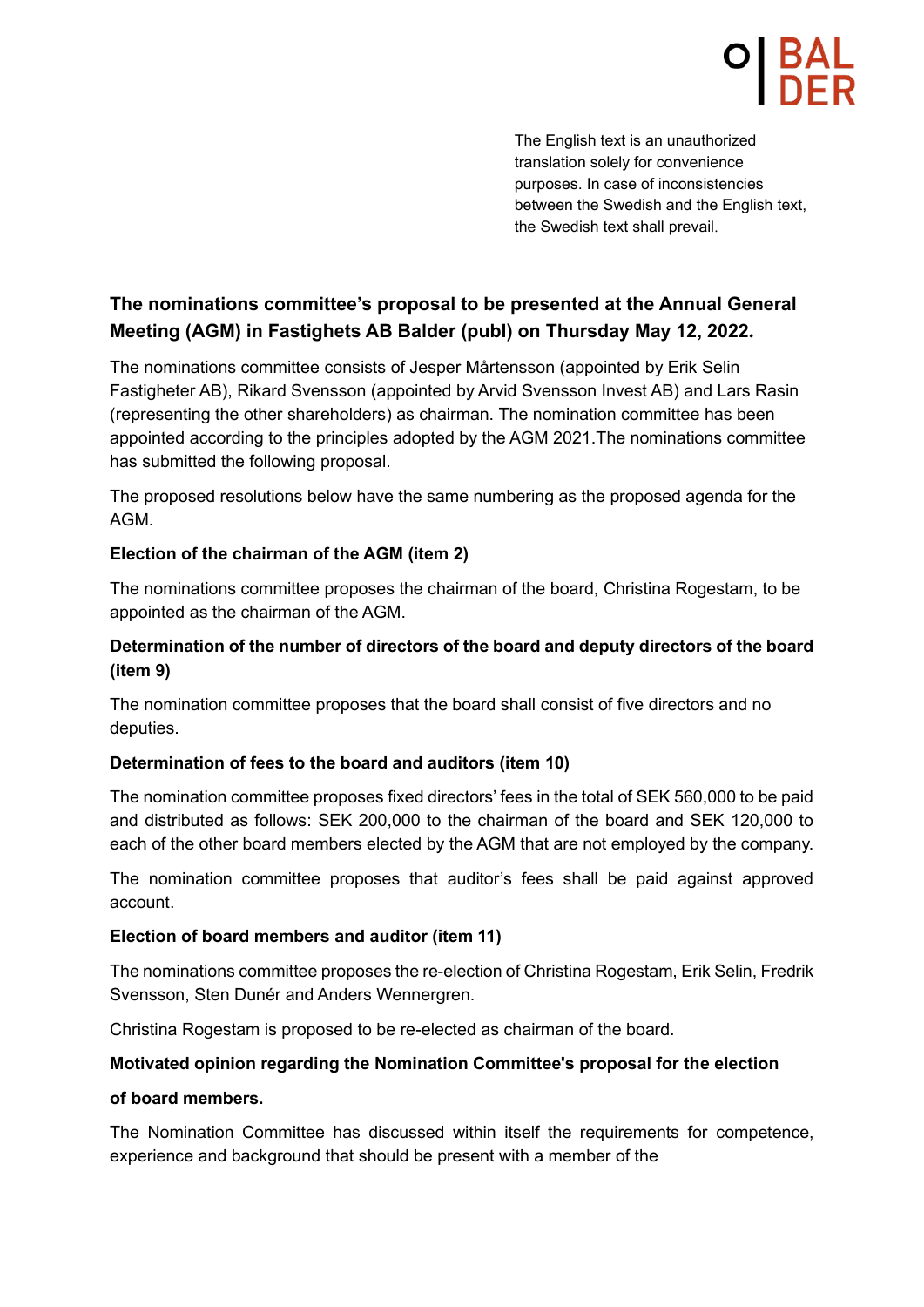company's board. Furthermore, the company's governance and control have been taken

*.*

into account. Independent issues as well as gender distribution and diversity issues have

#### been highlighted.

The Nomination Committee has, taking into account the background, competence and experience of the individual members, made the assessment that all members are well suited, possess the experience and competence that is necessary to find in the Board and that the Board in its composition has functioned well, proposes re-election of the members to form the company's board during the coming term of office.

The Nomination Committee further makes the assessment that the Board, in accordance with this proposal, will have a, with regard to the company's operations, stage of development and other conditions, an appropriate composition to be able to meet the needs the company's operations will require. The Nomination Committee has also made considerations regarding the gender distribution within the Board. The assessment is that it is desirable to be able to achieve a more even gender distribution, but the Nomination Committee has made the assessment that there is no reason at present to increase the number of members of the Board or to propose new elections. The assessment is that the current members well meet the requirements for experience and competence that should be placed on the board members, and that there is no reason to change the composition of the board. Through its proposal, the Nomination Committee has given special consideration to the company's strategic development as well as governance and control and the requirements that these factors place on the Board's competence and composition.

A presentation on all directors and an evaluation of the directors' independence are presented in Appendix A and Appendix B.

#### **Resolution regarding nominations committee (item 12)**

The nominations committee proposes that one representative nominated by each one

of the two largest shareholders or ownership spheres in addition to Lars Rasin, who

represents the other shareholders, shall be appointed as members of the nominations committee. Names of the two members appointed by the two largest shareholders or ownership spheres, and the owners they represent, shall be published not later than six months before the AGM 2023 and shall be based on the known ownership immediately prior to the publication. The nominations committee's term of office extends until the appointment of a new nominations committee. The chairman of the nominations committee shall be Lars Rasin.

If Lars Rasin resigns as a chairman of the nominations committee the company's chairman of the board shall appoint a new chairman of the nominations committee until the next general meeting in the company. If any other member of the nominations committee resigns shall the shareholder that the resigning member has been appointed by, within 30 days appoint a new member of the nominations committee.

The nominations committee's members shall not be entitled any compensation from Fastighets AB Balder (publ).

> Gothenburg April 2022 Fastighets AB Balder (publ) The nominations committee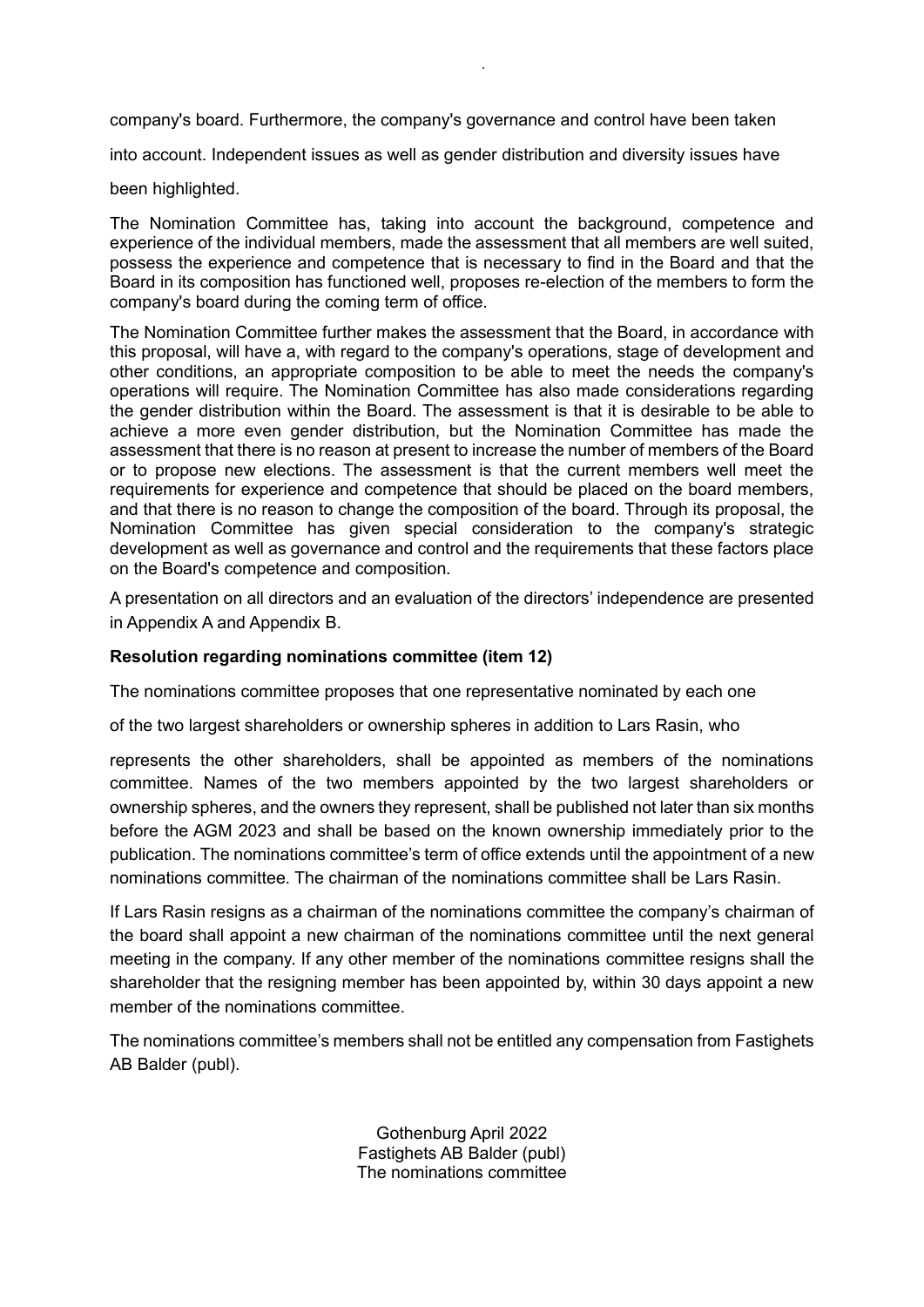## **Appendix A**

## **AGM 2022**

The nominations committee propose that the company's board shall consist of five deputies and no deputy directors.

*.*

## **The Board**

The nomination committee proposes the re-election of all directors; Christina Rogestam, Erik Selin, Fredrik Svensson, Sten Dunér and Anders Wennergren.

Christina Rogestam is proposed to be re-elected as chairman of the board.

## **Christina Rogestam**, born 1943

B.A. in social studies

Chairman of the Board since 2006.

Former president and CEO of Akademiska Hus AB.

Shareholding in Balder: 18 000 shares of class B and 3 000 shares of class B via a company.

**Erik Selin**, born 1967

Business school economist

Member of the Board since 2005. CEO of Fastighets AB Balder.

Chariman of the Board at Brinova Fastigheter AB (publ), K-fast Holding AB (publ), Collector AB (publ), Board member of Hexatronic Group AB (publ), I.A Hedin Bil AB and Ernström & Co AB.

Shareholding in Balder: 10 500 shares of class B, 8 309 328 shares of class A and 57 200 400 shares of class B via a company.

**Fredrik Svensson**, born 1961 B.Sc. (Economics)

Member of the Board since 2005.

Chariman of the Board at Arvid Svensson Invest AB, Board member at SBB, Samhällsbyggnadsbolaget, Chairman of the Board at ABB-Gymnasiet.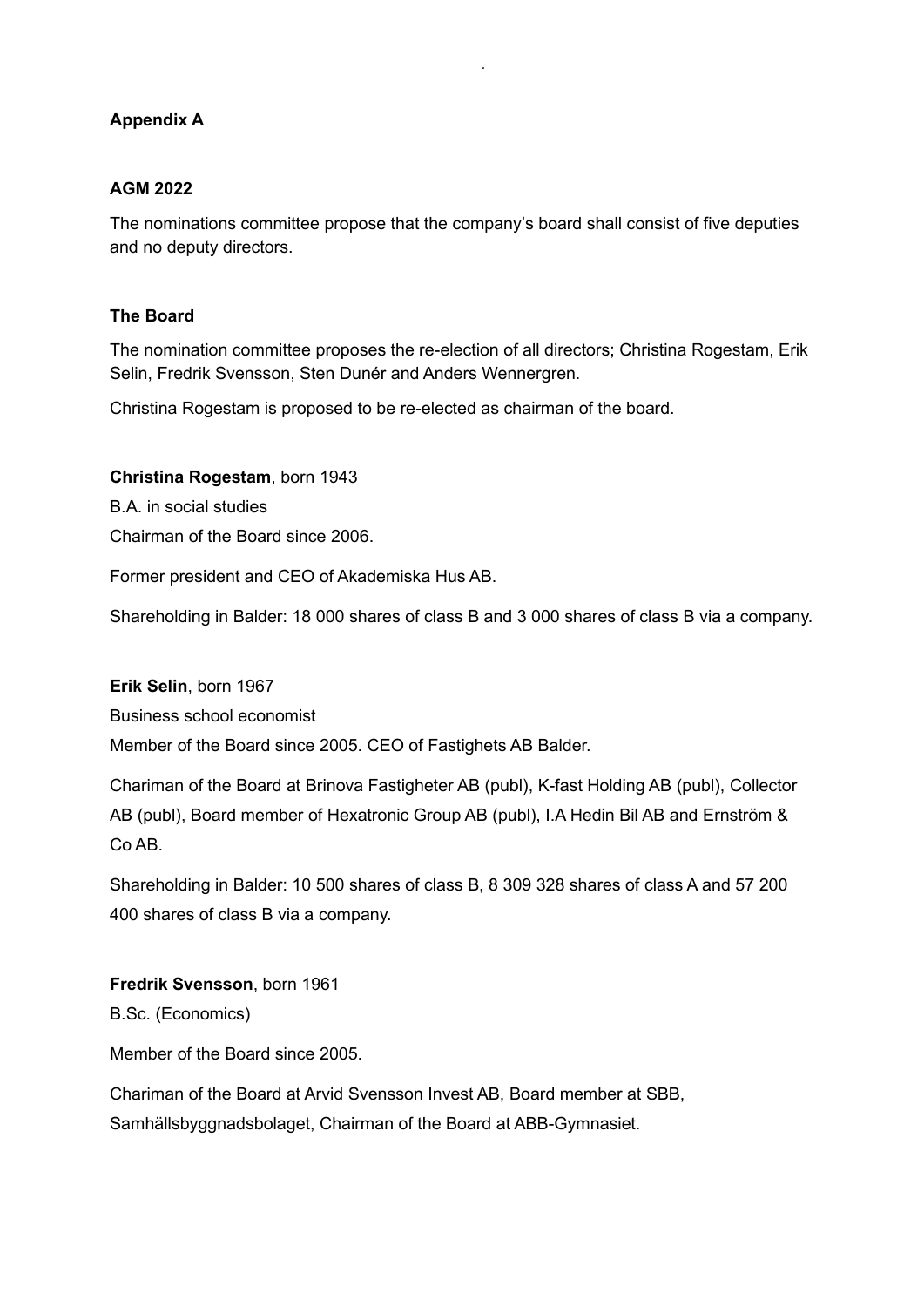Shareholding in Balder: 2 915 892 shares of class A and 13 542 540 shares of class B, all via a company.

*.*

### **Sten Dunér**, born 1951

B.Sc. (Economics)

Member of the Board since 2007.

Chairman of the Board at Länsförsäkringar Liv. Board member at Garbo and Humlegården.

No shareholding in Balder.

#### **Anders Wennergren**, born 1956

Bachelor of Law

Member of the Board since 2009.

Lawyer and partner at Norma Law, Board member BRA Bygg AB and Alhem AB.

Shareholding in Balder: 210 000 shares of class B via company.